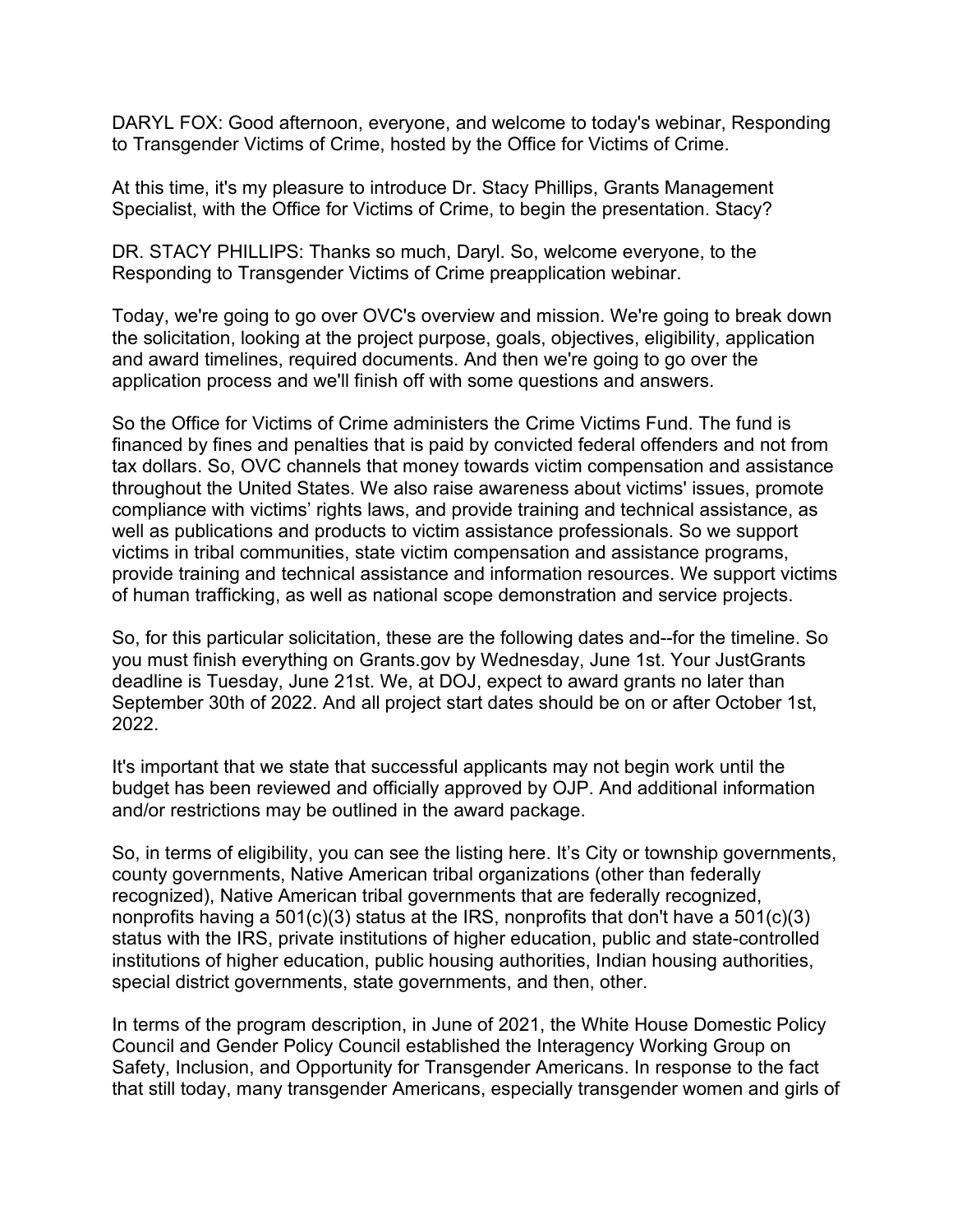color, face epidemic levels of violence, discrimination, and stigma. The proposed project seeks to begin to address this issue by funding one entity that will create a toolkit with updated information on how to respond to transgender victims of crime, especially for transgender women and girls of color. The toolkit for the field will information organizations on how to better serve transgender people in a culturally responsive and trauma-informed way.

The goal of this project is to update and expand upon a previously released 2014 OVC guide, [Responding to Transgender Victims of Sexual Assault.](https://ovc.ojp.gov/sites/g/files/xyckuh226/files/pubs/forge/index.html) This will be accomplished through the development of a web-based toolkit that will provide guidance, resources, and referrals for those who provide services to victims of crime who identiy as transgender, especially women and girls of color.

For the objectives, the requirements will be to convene a listening session with service providers and persons of color with lived experience to learn about the concerns that are most pressing for these victims, where there are gaps in service response, and what practice--what best practices exist already for addressing those gaps in victim needs. To review the current document, [Responding to Transgender Victims of Sexual Assault,](https://ovc.ojp.gov/sites/g/files/xyckuh226/files/pubs/forge/index.html) to determine what information needs to be updated, revised, or deleted. Identify and assess new materials and resources that can be integrated into the toolkit, to include up-to-date definitions and understandings of the issues that transgender victims face, with a special emphasis on transgender women and girls of color. Design and develop these materials as well. Broaden awareness around the victimization of transgender individuals through the development of a dissemination plan that includes using social media, publication of articles, and participation in relevant conferences, workshops, and meetings. As well as engage in advisory committee made up of a diverse pool of subject matter experts to review the Toolkit and ensure the information is relevant, culturally competent, and trauma-informed.

Deliverables include a memorandum to OVC that outlines the proposed revisions, updates, and additions for the new Toolkit based on what was learned during the document review and listening sessions. A written summary of the subject matter experts' feedback. A multimedia, web-based toolkit for victim service providers to be housed and maintained by the grantee. And a dissemination plan that includes multiple strategies for ensuring that the toolkit is promoted to the stakeholders, communities, and service providers in most need of this resource.

OJP is committted to advancing work that promotes civil rights and racial equity, increases access to justice, supports crime victims and individuals impacted by the justice system, strengthens community safety and protects the public from crime and evolving threats, and builds trust between law enforcement and the community. Priority consideration supporting Executive Order 13985, *Advancing Racial Equity and Support for Underserved Communities Through the Federal Government*. Consistent with this executive order, the term underserved community refers to a population sharing a particular characteristic, as well as a geographic community that has been systematically denied a full opportunity to participate in aspects of economic, social, and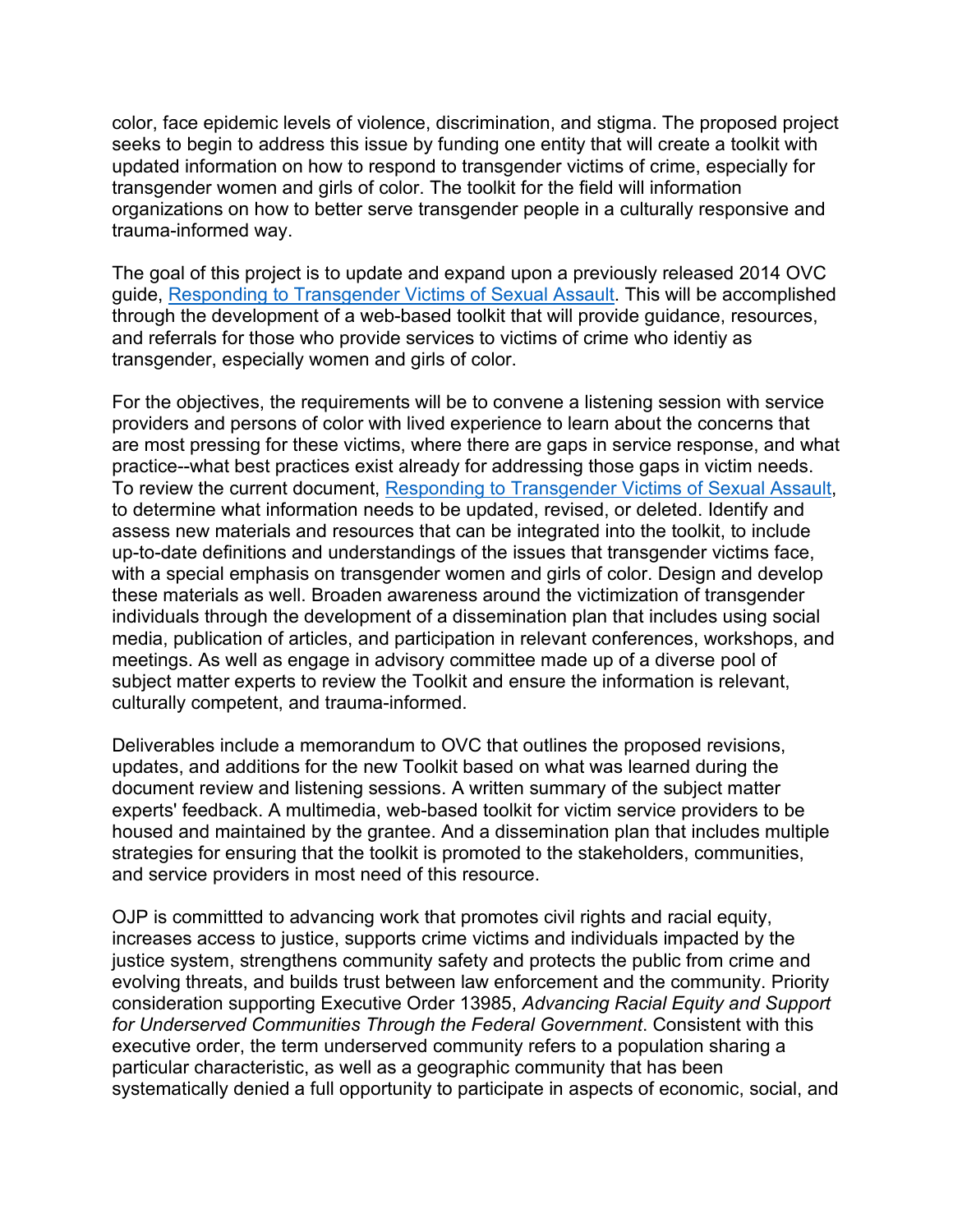civic life, or whose members have been historically underserved, marginalized and adverself affected by inequality. Such communities include, among others, Black people, Hispanics and Latino, Native American, and other indigenous people of North American, including Alaska Natives, Eskimos, Asian-Americans, Native Hawaiians, and Pacific Islanders.

In support of Executive Order 13985, OJP will give priority consideration to applications that include projects that will promote racial equity and the removal of barriers to access and opportunity for communities that have been historically underserved, marginalized, and adversely affected by inequality when making award decisions. To receive this consideration, the applicant must describe how the proposed projects will address potential inequities and barriers to equal opportunity and/or contribute to greater access to services for underserved and historically marginalized populations.

Give priority--for number--For B, give priority consideration to applicants that can demonstrate their capabilities and competencies for implementing their proposed projects are enhanced because the applicant, or at least one proposed subrecipient that will receive at least 30 percent of the requested award funding, as demonstrated in the Budget Worksheet and Budget Narrative, identifies as a culturally specific organization. To receive this additional priority consideration, applicants must describe how being a culturally specific organization or funding the culturally specific subrecipient organization, will enhance their ability to implement the proposed projects, and should also specify which culturally specific populations are intended or expected to be served, or to have their needs addressed under the proposed projects. Culturally specific organizations are defined for purposes of the solicitation as private, nonprofit, or tribal organizations whose primary purpose, as a whole, is to provide culturally specific services to, among others, Black people, Hispanics and Latino people, Native American, and other indigenous peoples of North America, including Alaska Natives, Eskimos, and Aluets, Asian-Americans, Native Hawaiians, and/or Pacific Islanders.

Addressing these priority areas is one of the many factors that OJP considers in making funding decisions. Receiving priority consideration for one or more priority areas is not a guarantee of an award.

So in terms of funding, this will be one award, and the maximum amount awarded will be \$750,000. The period of performance start date, as stated earlier, is October 1st of 2022. And the period of performance is 36 months.

Now, OVC may, in certain cases, provide additional funding in future years to awards made under this solicitation through continuation awards. OJP will consider, among other factors, OJP's strategic priorities, recipients, overall management of the award, and the award funded works' progress, when making continuation award decisions.

This solicitation and awards, if any are made, under this solicitation are subject to the availability of appropriated funds and to any modications or additional requirements that may be imposed by the agency or by law. In addition, nothing in this solicitation is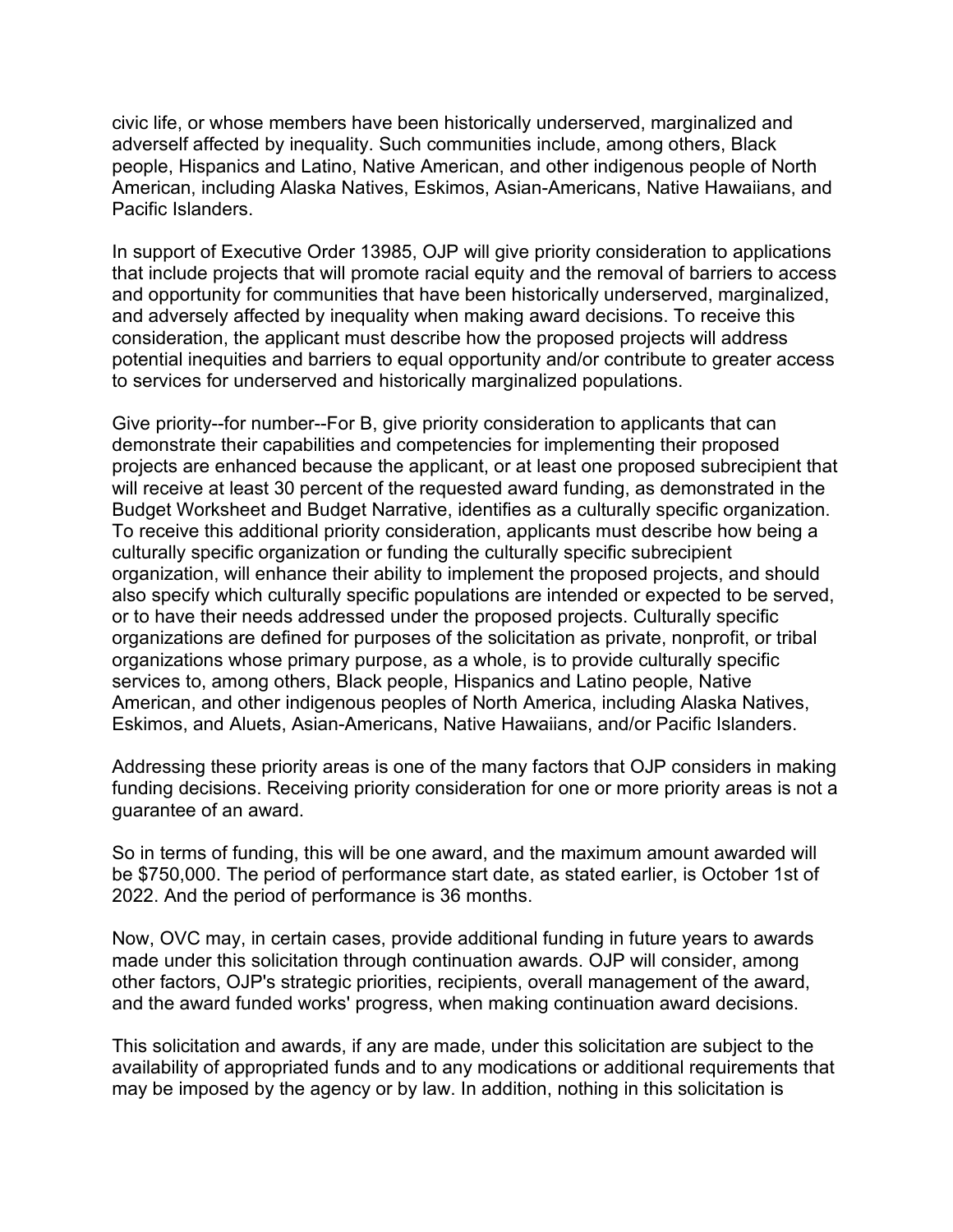intended to and does not create any right or benefit, substantive or procedural, enforcible at law or inequity by any party against the United States, its departments, agencies, or entities, its officers, employeees, or agents, or any other person.

This award will be made as a cooperative agreement, which means that substantial involvement is involved between the awarding agency and recipient during the performance period. The awarding agency closely participates in the performance of the program.

So now, to go over the Application and Submission Information.

Applications must include these particular elements that have to be submitted to meet what we call basic minimum requirements, in order to advance to peer review and receive consideration for funding. So that includes a Proposal Abstract, a Proposal Narrative, and then a Budget Worksheet and Budget Narrative, that are utilized in the web-based form. Remember, if you fail to submit any of these required documents, your application will not be considered for funding.

In terms of a Proposal Abstract, a Proposal Abstract should be no more than 400 words, summarizing the proposed project, including the purpose of the project, primary activities, expected outcomes, the service area, intended beneficiaries, and subrecipients, if known, will be completed in the JustGrants web-based form. This abstract should be written in the third person and will be made publicly available on the OJP website if the project is awarded.

In terms of the proposal narrative format, you must adhere to the proposal narrative formatting requirements. So it's got to be double-spaced. You must use a standard twelve-point font, no less than 1-inch margins, and it cannot exceed 20 pages. Pages should be numbered "1 of 20," "2 of 20," etc., and be submitted as an attachment in JustGrants. If the proposal narrative fails to comply with these length-related restrictions, OVC may consider such noncompliance in peer review and in final award decisions.

Also in the proposal narrative format, the following sections are part of that narrative: statement of the problem or description of the issue, project design and implementation, capabilities and compentencies, as well as a plan for collecting the data required for this solicitation's performance measures.

In terms of the description of the issue, this section must describe the need for the project and provide a clear statement as to how funding will support the project's value to the victims' field.

In terms of the design--project design and implementation, this section should include your goals, objectives, and activities that are aligned with the solicitation. It must describe the project's strategy and discuss how this strategy will address the identified problems and support the goals and objectives. The applicant's strategy or design must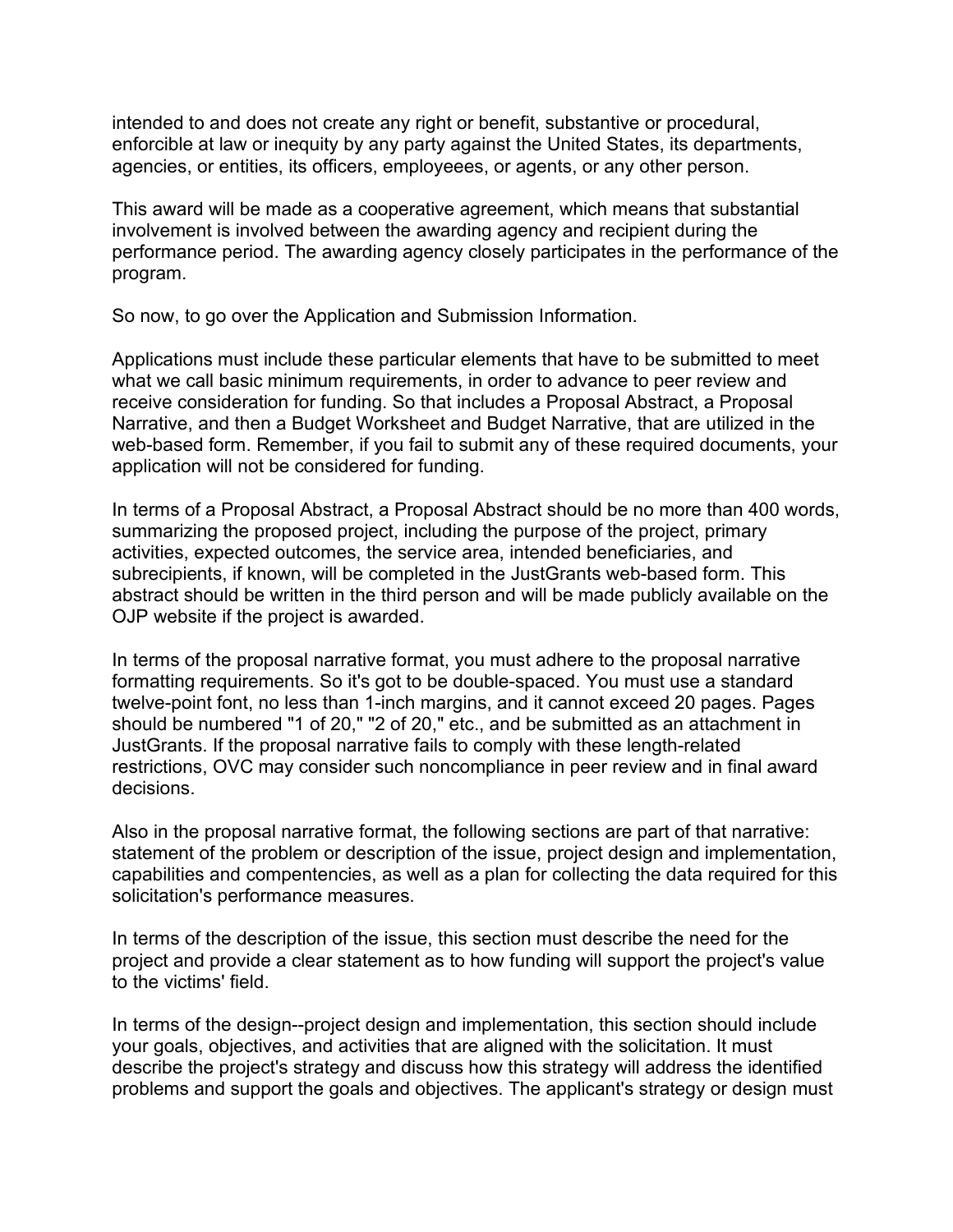include a description of the project phases, tasks, activities, and staff responsibilities, as well as clear descriptions of the interim deliverables and final products. The applicant must develop a week-by-week time-task plan that identifies major activities and deliverables for the duration of the project period, and the designation of staff responsibility. Submission of financial and progress reports must be included in the time-task plan. As a separate attachment, the time-task plan is not subject to the program narrative page limitations. For guidance on OVC's publication process, OVC's publishing guidelines for print and web media is available online.

As for capabilities and competencies, this section must include a clear description of the applicant's management structure, and if the application is for continuation funding, must document the organization's success in implementing previous phases of the project. Include a description of the current and proposed professional staff members' unique qualifications that will enable them to fulfill their grant responsibilities. Describe how the program will be managed and include an organizational chart or information describing the roles and responsibilities of key organizational and functional components and personnel. Include a list of personnel responsible for managing and implementing the major stages of the project, including selection criteria for those to be hired, detailed information about staff, and as I said, an organizational chart. If the applicant is seeking priority consideration under Priority 1B, it should describe within this section, how being a culturally specific organization or funding a culturally specific subrecipient organization at a minimum of 30 percent of the project budget, will enhance its ability to implement the proposed project.

Now, for a Plan for Collecting Data. Performance measures are parameters against which progress toward goals can be assessed, a common language linking your plans and your performance, and consist of your programs, inputs, activities, outputs, and outcomes, otherwise, like, a logic model. While this data satifies the reporting requirement of your grant, it also provides an excellent opportunity to self-assess your program and the agencies' processes. As a first step, review your program's performance measures, focus on the numbers, narratives, or other data you will need to collect to answer the questions posed by OVC. OJP will require each successful applicant to submit regular performance data that show the completed work's results. The performance data directly relates to the goals, objectives, and deliverables identified in the Goals, Objectives, and Deliverables discussion. Applicants can visit OJP's Performance Measurement page at [www.ojp.gov/performance](http://www.ojp.gov/performance) for an overview of performance measurement activities at OJP.

In terms of your budget worksheet and budget narrative, you must use the JustGrants web-based form. The applicant will complete the JustGrants web-based form and breakout cost by year, reflecting 36 months' total of project activity. Applicants can see the budget--the Budget Preparation and Submission Information section of the OJP Grant Application Resource Guide for details on the budget and associated documentation, such as information on proposed subawards, proposed procurement contracts under awards, and preagreement cost. For questions pertaining to budget and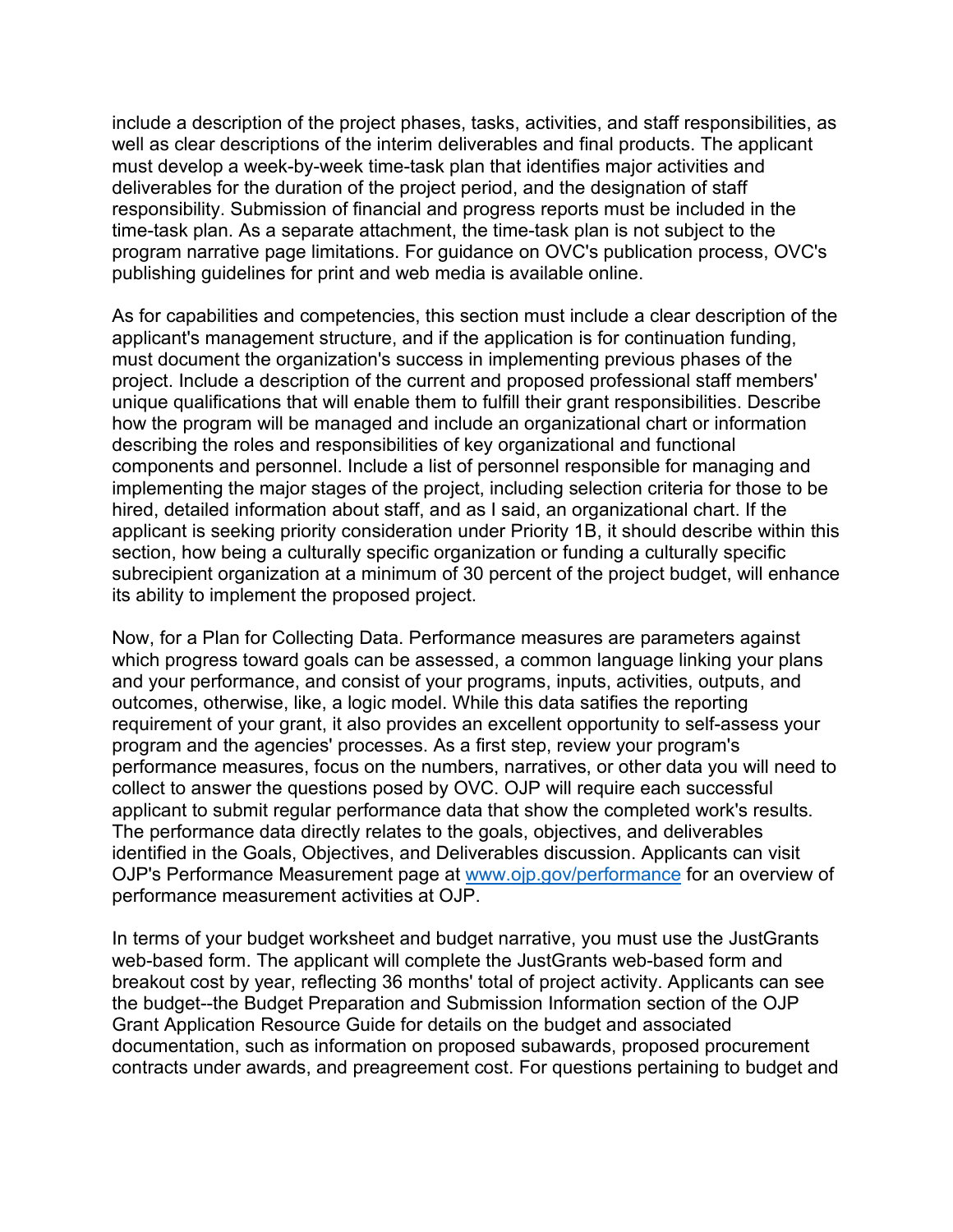examples of allowable and unallowable cost, visit the DOJ Grants Financial Guide at [https://ojp.gov/financialguide/doj/index.htm.](https://www.ojp.gov/funding/financialguidedoj/overview)

We also want you to create a smart budget. Be specific when listing all of your expenses. Just like your objective needs to be smart, so does your budget. It also needs to be specific, measurable, achievable, relevant, and time-bound. As I just said, specific, be specific when listing all of your subcategories. Measurable, if you utilize the budget template within this book, then you will be able to adhere to measuring your budget appropriately. This is under the computation column of the budget. Achievable, to ensure that your budget items are achievable, your budget needs to make sense. Is there enough work for your project director to be hired at a full-time basis? On the flip side, do you have ample resources included in your budget to meet the objectives? Is there a required training for two staff to attend a three-day training in DC, but your organization is based in California? If that were the case, would you only include \$100 for the training in the budget? No, you wouldn't. Or if you really could, please give us your travel agent's name and number. And Relevant, if you put your timeline next year budget and are sure that each item is accounted for, then your budget should be relevant. If you listed hiring a project director in your timeline and discuss the project director's role and your budget design, then it would be relevant to include a project director in your budget. On the other hand, if you did not include the project director in your timeline or budget design, then it would not be completely relevant to include it in your budget. And Time-Bound, your budget is usually listed year by year, or for a certain duration, into three years, it will be confusing for the reviewer. Some grant periods are less than a year and only for a specific season. Therefore, it is important to pay attention to what the duration is. Even if you're applying for a federal grant, it is a threeyear grant, they're going to want to see the budget broken down year by year. If you break down your personnel computations on an annual basis, but then clump all of your rent or supplies and when the grant will be awarded. That way, you can be more specific with scheduling the grant budget, so it makes sense.

This screen lists other documents to be included. As mentioned on the application checklist of the solicitation. Use the checklist in your review prior to submitting your application. The DOJ application submission checklist is another resource to aid you in developing your application.

So these are hallmarks of an outstanding application. Remember, when you are developing your application, use simple and concise language. Ensure information is presentable and organized. Add tables, graphs, staff photos, and other images, when possible, while being mindful of grant guidelines. Be realistic about how you will achieve goals. Get feedback from those who may run the project. Make sure the proposal is consistent with the solicitation. Check, recheck and check again; budget, grant requirements, read--references and other details.

These are common reasons that have been cited for a weak application; too ambitious or lacks focus. Maybe the applicant lacks appropriate expertise to carry out the proposed project. No evidence of feasibility. Never assume that reviewers are as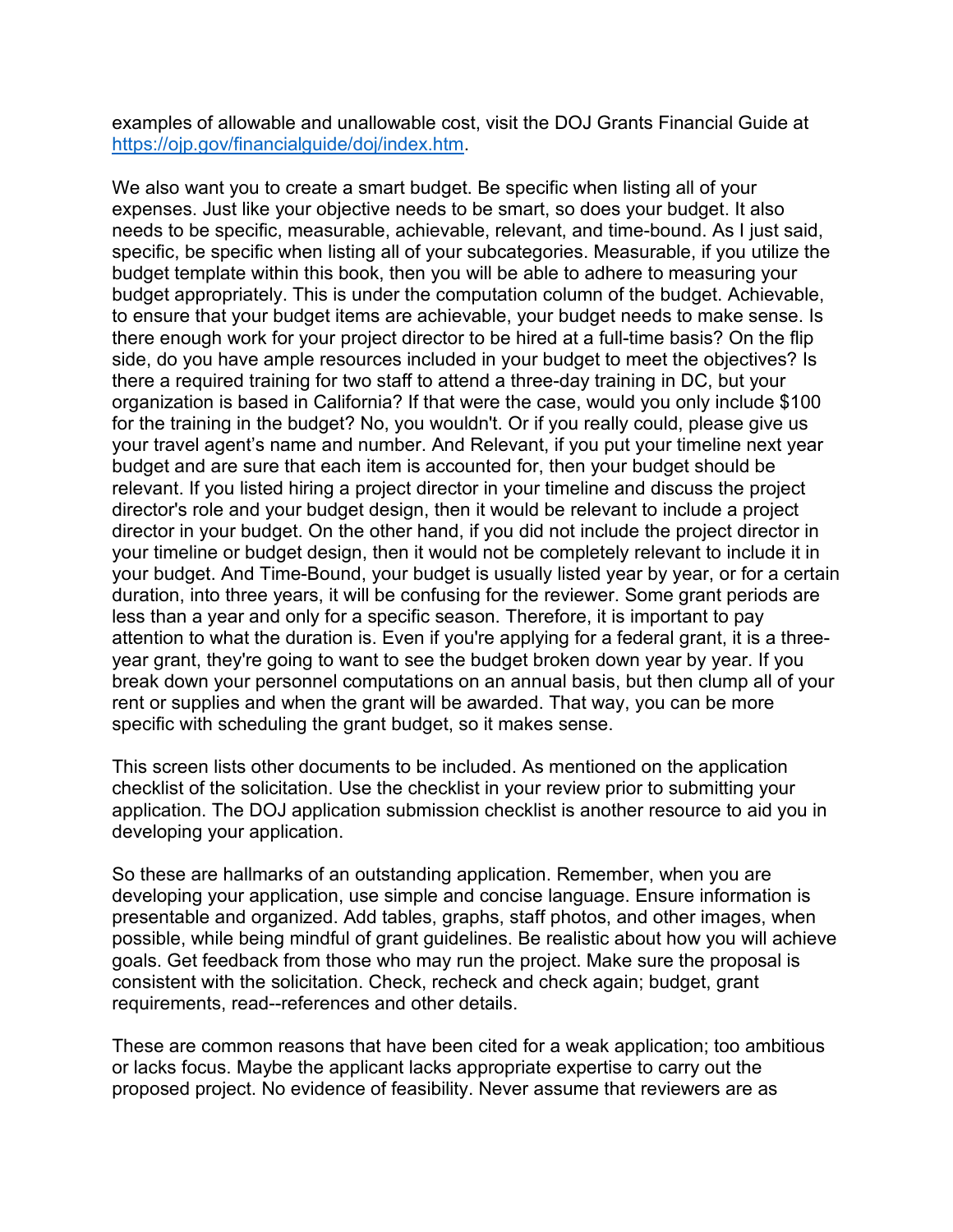familiar with the project as you are. Also poor writing and a lot of errors. I highly suggest grammar check.

Now, for the Application Process.

We have a two-step Application Process. The first is submission into Grants.gov, which is due June 1st, 2022. The second is submission of the full application into JustGrants and Grants.gov, which is due June 21st, 2022.

This part of the grants lifecycle involves completing and submitting web-based forms as well as the attachments that are requested based on the requirements in the published solicitation. The process of submitting an application in JustGrants begins in Grants.gov. Once you have located a funding opportunity with DOJ, you will submit an SF-424 and SF-LLL in Grants.gov. If you are applying for funding from the COPS Office, you will also submit a supplemental to the SF-424. This is the extent of the application requirements in Grants.gov. Aside from the SF-424 and the SF-LLL, most of your application is entered in JustGrants. Your entity information is populated based upon entries made in SAM.gov and used in Grants.gov. You will have two application submission deadlines, like I have previously stated--one for Grants.gov and one for JustGrants. Most of the application requirements will be submitted in JustGrants. Each solicitation has an application submission deadline in Grants.gov. After this date, the solicitation is removed from Grants.gov and no one will be able to apply any longer.

It is highly recommended that you check the due date in Grants.gov and try to submit at least 72 hours prior to the deadline to provide you with enough time to correct any errors and resubmit, if necessary. Once the application has been submitted and validated in Grants.gov, it will be sent to JustGrants for completion. It may take several days for Grants.gov to complete validations and release it to JustGrants. JustGrants has its own submission deadline, typically two weeks longer than the Grants.gov deadline.

For example, if your due date in Grants.gov is April 1st, then you have until April 15th to complete the application in JustGrants. Submitting early in both systems is recommended. In our example, if the due date in Grants.gov is April 1st, and you submit March 15th, you will still have until April 15th to submit the JustGrants application. The JustGrants submission should include all items that are required in the solicitation. The JustGrants application submission is final.

It is okay to enter preliminary information in Grants.gov. If you haven't fully determined your budget or project scope, you will be able to edit and update all of your entries in JustGrants. Some of the ways that JustGrants streamlines the process is that you are provided with the ability to use a web-based budget detail worksheet. Not only is this process more efficient, but it also establishes a shared structure and narrative for all of DOJ. Streamline validation of your budgets allows the process of clearing new budgets much faster. Your organization's, specifically--or assigned entity administrator, has more control over users and award assignments and does not require intervention from DOJ to make updates to those assignments. The entity--the entity administrator defaults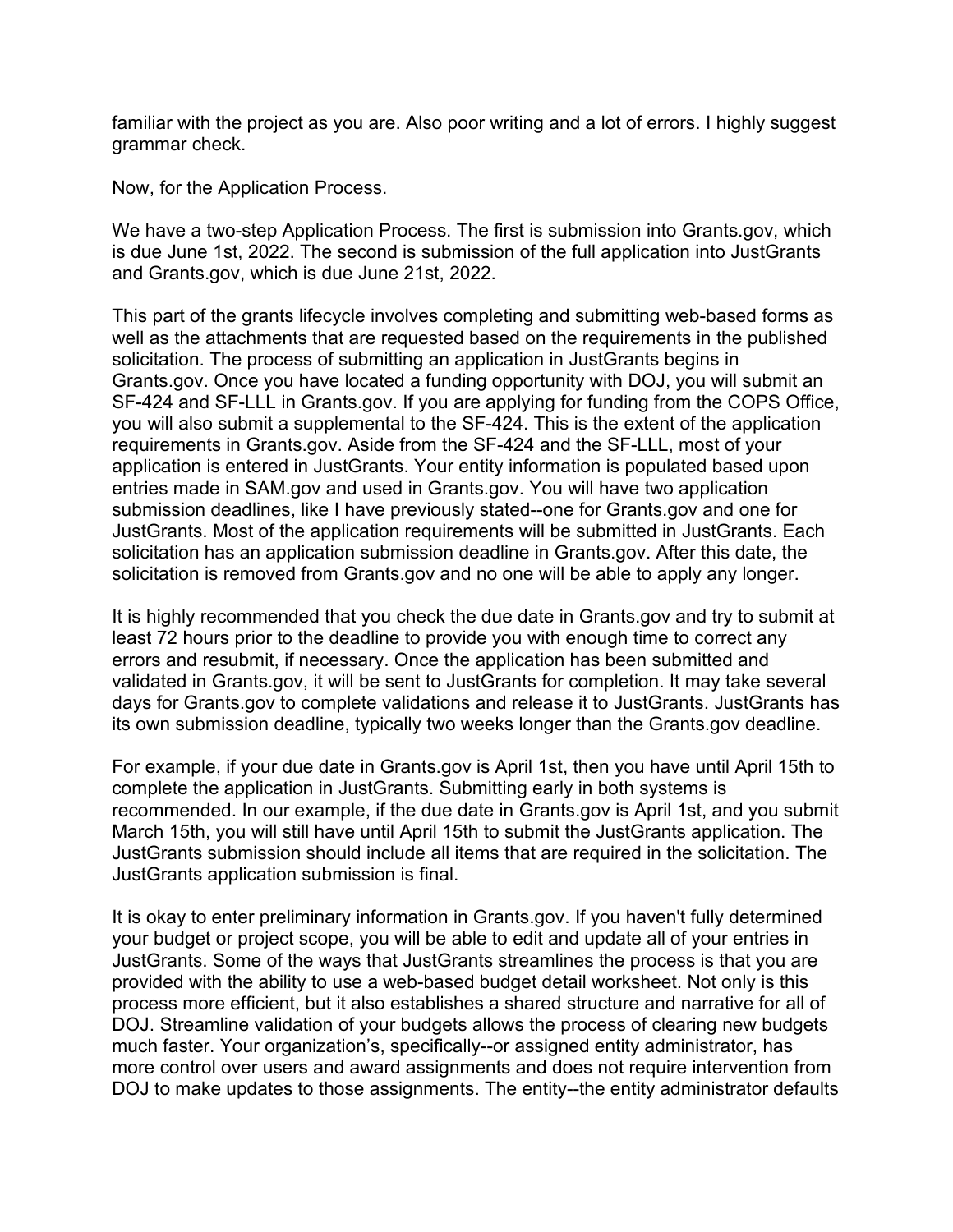to your organization's point of contact. But as we saw earlier, that person can reassign the responsibilities to another user, as needed.

As we have stated, the Grants.gov login is separate from JustGrants. Grants.gov provides access to funding opportunities from multiple government agencies and is not managed by DOJ. We will provide a training video from the Grants.gov website in the next slide, as well as some screenshots of the site. However, if you have questions about Grants.gov, you will need to contact them for support. You will apply by selecting the option in Grants.gov to apply. You will log in using the email address you want to receive notifications. There is a workspace icon that will allow you to--access to funding opportunities. Once you have determined the funding opportunity and applied, you will receive notifications from Grants.gov, confirming the receipt of the SF-424 and stating whether the SF-424 and SF-LLL are validated and submitted or were rejected with errors. The notification will include an explanation for any errors. This is why it's a good idea to submit in Grants.gov at least 48 hours prior to the deadline to give you the time you need to correct any errors. You will not be able to correct errors or continue with the application process once the deadline in Grants.gov has passed.

The reason that we keep stating this over and over and over again, is because we see it often happen that entities will wait until the last minute and then they will want to submit a waiver citing technical issues. But because you have been forewarned, it's not considered a technical issue. And after all the hard work goes in that you work on your application, it's disheartening to know that the application can't move forward. So please make sure that you do what you need to do in Grants.gov in time--on time.

So again, you will apply in JustGrants. And again, it is a separate login. You will submit your full application, including attachments in JustGrants at [JustGrants.usdoj.gov.](https://justgrants.usdoj.gov/)

There are certain web-based forms that must be submitted directly into the system, your proposal abstract and solicitation. For those who are returned users, you will need to submit your goals, objectives, deliverables, and timelines just like before. Make sure your budget information is included in the budget detail form. And lastly, your Disclosure of Duplication in Cost Items.

After you've submitted your application, you are probably wondering what's next. Once all the application for the solicitations have been reviewed, then the entity will be notified, which all happens before September 30th. Please remember who your Entity Administrator and Authorized Representative are, for they will be notified when the deadline for applications will be changed. The system will also notify the Application Submitter, Entity Administrator, and Authorized Representative when the application has been received in JustGrants from Grants.gov. And the Entity Administrator will receive notification on when the award notification has been sent. If you have submitted your application, the status will be submitted. You may also see a banner that indicates that it is past due. This banner indicates that the submission deadline has passed, not that your application is past due.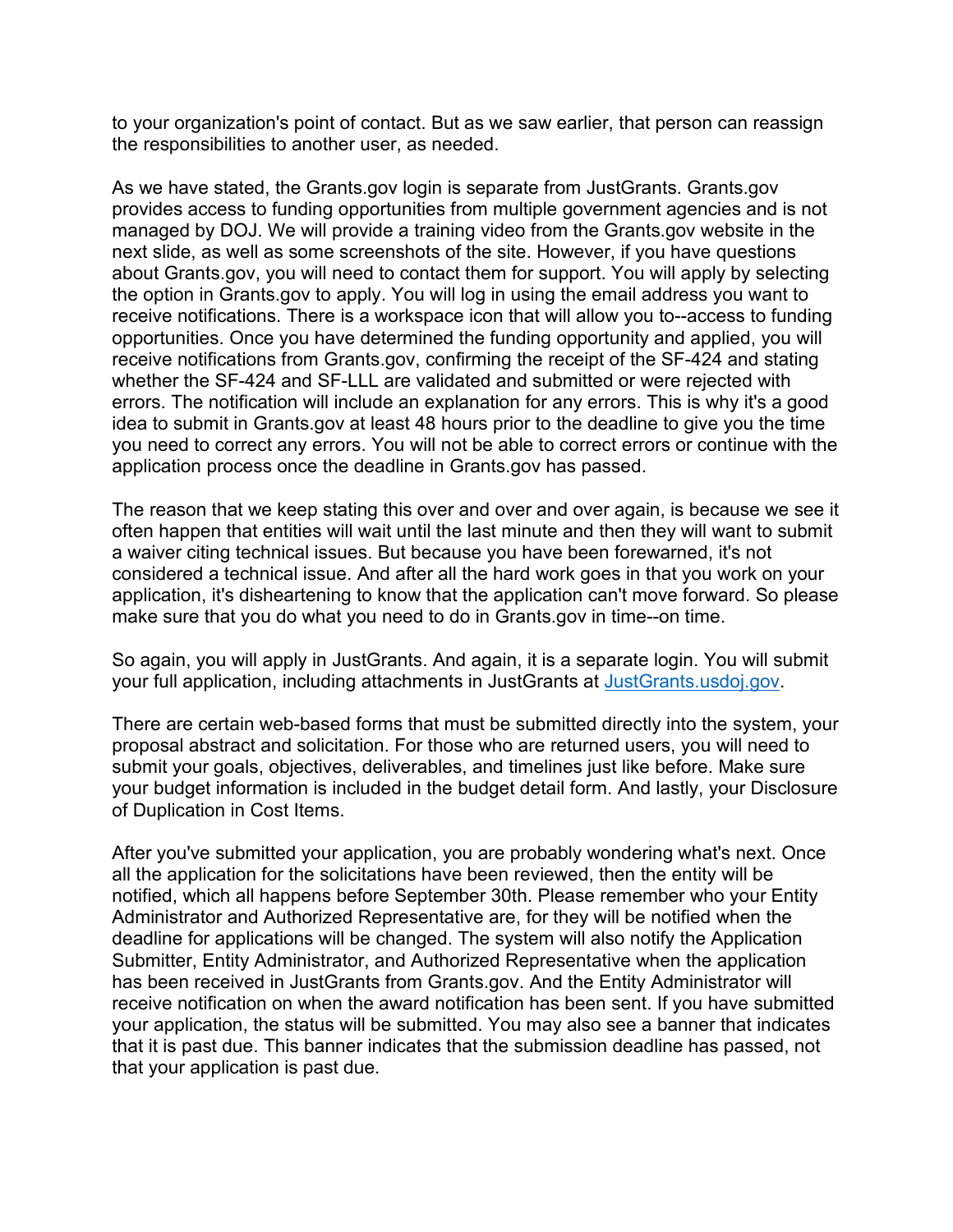So JustGrants offers training resources on the DOJ website. I highly encourage you to go there and take a look at what is offered. Once you have selected a topic to explore, you will open a page with training resources dedicated to that topic. Typically, you'll find a job aid reference guide and links to step-by-step videos. These are very short videos. They are meant to be used while you are working. So don't feel like you need to set aside a lot of time to view them. They can really help you, if you are in the middle of a task in JustGrants and just want to verify next steps. The job aid reference guides provide step-by-step instructions with screenshots to help you walk through a task. You can print these or you can view them on screen, depending on how you'd like to work. They are also a great reference, if you are in the middle of a task and want to verify next steps. You will also find quick reference guides that will walk you step-by-step through specific tasks.

There are two new quick reference guides in the performance reporting topic, Navigating to a Performance Report and Completing a Question Set and Submitting a Performance Report.

These are our JustGrants office hours. As you can see, Application Mechanics: Submitting an Application Training, you can see that there is a link to register if you want to attend these sessions, which will help you preparing to apply. I have been told in the past, like, last year, we did have some hiccups with JustGrants, so things are getting streamlined and easier. But if you have time, I would highly encourage attending one of these training sessions to make your process easier for yourself.

The solicitation incorporates the OJP Grant Application Resource Guide by reference. The OJP Grant Application Resource Guide provides guidance to applicants for the preparation and submission to OJP of applications for funding. If this solicitation expressly modifies any provision in the OJP Grant Application Resource Guide, the applicant is to follow the guidelines in this solicitation as to that provision.

So, to assist potential applicants in developing strong proposals in response to our current funding opportunities, OVC hosts educational webinars for interested stakeholders to learn more about the program objectives and submission requirements. A question and answer session is held before the conclusion of every webinar. Sign up for news from OVC to stay up-to-date on webinars as they are scheduled.

This is a list of important websites referenced throughout the solicitation that may be resources for you as you prepare your application. So this is [Office for Victims of Crime,](https://ovc.ojp.gov/) [DOJ Grants Financial Guide,](https://www.ojp.gov/funding/financialguidedoj/overview) [JustGrants,](https://justgrants.usdoj.gov/) [Grants.gov,](https://www.grants.gov/) [OJP Grant Application Resource](https://www.ojp.gov/funding/apply/ojp-grant-application-resource-guide)  [Guide,](https://www.ojp.gov/funding/apply/ojp-grant-application-resource-guide) [OVC Training and Technical Assistance Center,](http://www.ovcttac.gov/) [Grant Performance](https://ojp.gov/performance)  [Measurement Reporting,](https://ojp.gov/performance) and our [OJP Resource Center.](https://ojp.gov/ncjrs/new-ojp-resources)

Here is a list of contact information that will be important to you as you prepare your applications. First is Grants.gov, which is available to provide technical assistance when submitting the SF-424 and SF-LLL, and they can be reached by phone at 800-518-4726 or email to [support@grants.gov.](mailto:support@grants.gov) Next is JustGrants, which is available to provide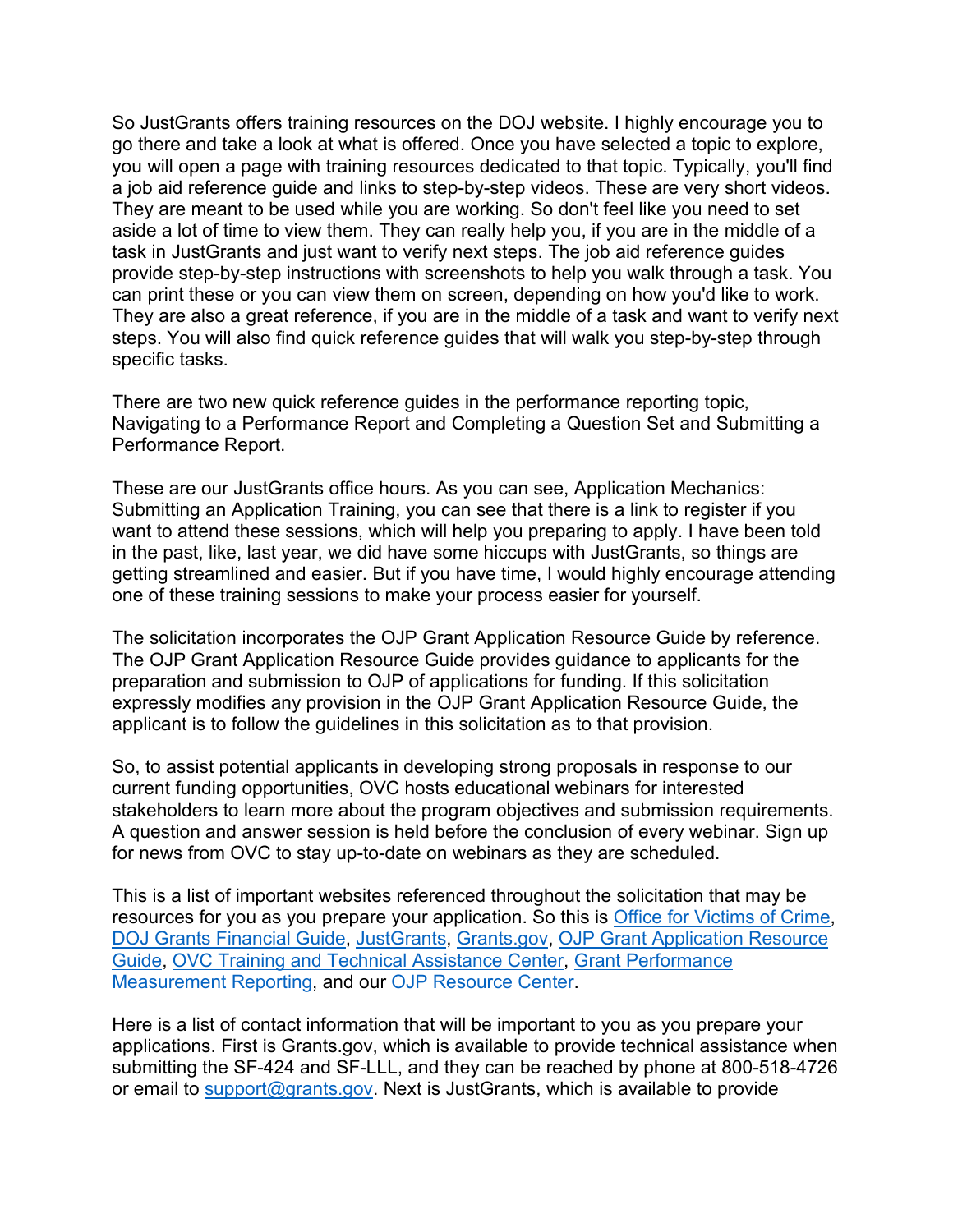technical assistance on submitting the full application. They can be reached by phone at 833-872-5175 or an email to [JustGrants@usdoj.gov.](mailto:JustGrants@usdoj.gov) And then finally, is the OJP Response Center, which is available to provide technical assistance with programmatic requirements. They can be reached by phone at 800-851-3420 or email to [grants@ncjrs.gov.](mailto:grants@ncjrs.gov)

Applicants should consider reviewing one of the previously recorded Application Mechanics: Submitting an Application Sessions. Submit part one, by the deadline in the solicitation. Submit part two, the full application by June 21st.

This is ways for you to sign up and stay connected. You can sign up for updates on new funding opportunities and other OVC announcements at the below listed [website.](https://puborder.ncjrs.gov/Listservs/subscribe_newsfromovc.asp)

And the [2022 National Crime Victims' Rights Week Resource Guide artwork](https://ovc.ojp.gov/ncvrw2022/ncvrw-artwork) has been available online to help your organization plan its public awareness activities. We just had our NCVRW week, which was commemorated on April 24th through the 30th. And you can use that artwork in any way to help inspire your community and raise awareness of victims' rights. Our theme this year is, "Rights, access and equity for all victims." And it really underscores the importance of helping crime survivors find their justice by enforcing victim rights, expanding access to services, and ensuring equity and inclusion for all.

And please go social with us at OVC, like our **Facebook** page, follow us on **Twitter**, and watch our [YouTube](https://www.youtube.com/user/OJPOVC) videos.

And now, we're ready for Q&A.

DARYL FOX: Thank you so much for that. So just a reminder to everybody on today's webinar that the PowerPoint, transcript, and recording for today will be posted to the OVC website. So you'll get a notice in your email that you registered with when those deliverables are posted. So if you need to go back and reference anything, they will be there. If you do have a question today, on the bottom right-hand side of your screen, click the three dots, hit Q&A and send to all panelists, and we'll go through those with the remaining time we have for today.

"So the solicitation does not include MOUs or letters of support with project partners, is that--is that correct that they are not required or allowed?"

DR. STACY PHILLIPS: If it's not listed in the solicitation, then they are not required for this particular solicitation. It may be possible since this is just for one entity. But obviously, I will say that in any application, I think if you are going to have partners or other stakeholders, it is always great to have letters of support and MOUs. And it could only enhance and benefit the application, even if they are not required.

DARYL FOX: "Can you clarify the 1B component with the 30 percent? The wording was a little confusing."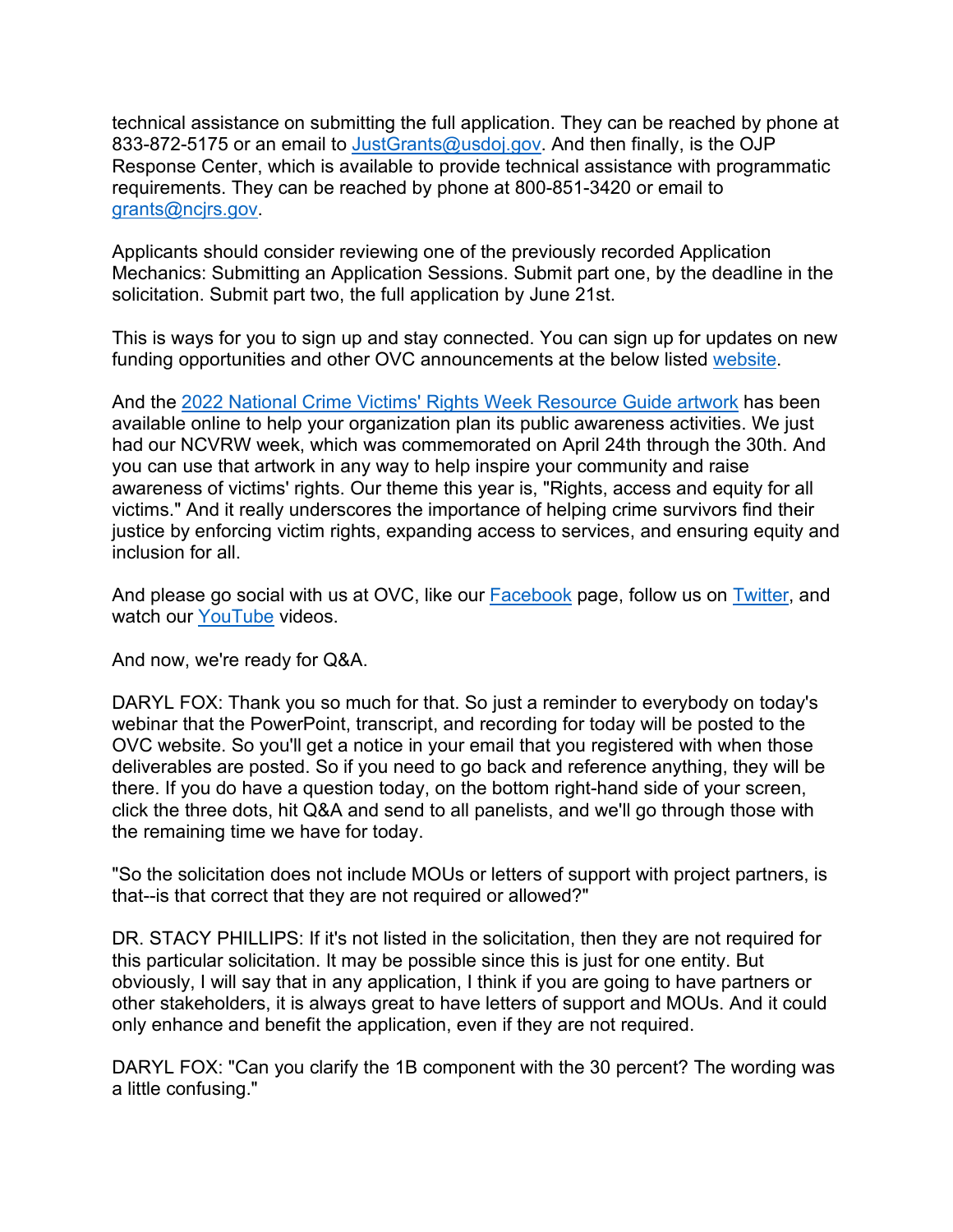DR. STACY PHILLIPS: Yeah, I apologize for that. It's a little bit confusing. So basically, my understanding of it is that if you are not the actual--if--okay. So if you're a lead agency and you are going to--and you are not the agency that is culturally--If you are not the culturally representative agency, but you're going to utilize a subrecipient to an- to be able to get that priority, then you need to be providing that subrecipient with at least 30 percent or more of the full budget for the project. Because in a sense, that would mean that, you know, that's a large amount of money that would be going to that culturally represented entity. So hopefully that makes sense. So essentially, if you're not having subrecipients, you obviously, would have to be able to justify how you met that requirement. If you don't meet that requirement, but you have a subrecipient that does, you can still qualify for that priority, but only if you are providing 30 percent or more of the budget to that subrecipient. I hope that helps.

DARYL FOX: And then just following up on that MOU, Stacy. "Are they allowed as additional attachments or not in that?"

DR. STACY PHILLIPS: You could always add additional attachments. You know--you know, you have your 20 pages of, you know, your--of your narrative. But any additional attachments you can attach as many additional attachments as you want or need. They don't count in that 20 pages. So…

DARYL FOX: "Has there any--been any discussion on the term--between the term victims and survivors as far as this goes with OVC, whether stigmaing the trauma that these victims or survivors may deal with?"

DR. STACY PHILLIPS: Yes. We have ongoing discussions about that. And we actually have certified definitions for each one.

DARYL FOX: Okay. It's the end of the question queue now. We'll wait a few more moments. If you do have a question, please enter that in.

Now, just to reiterate too, if you do have any questions either regarding Grants.gov, JustGrants, or for the OJP Response Center for anything programmatic related in the solicitation; I put up this slide here with their contact information, telephone number, and email addresses for each.

And then, "Is there a template for the weekly time and task portion? This particular organization has one drafted, but didn't know if there was a template to use?"

DR. STACY PHILLIPS: No, there's not a template. You know, there's a lot out there on the internet. I would probably suggest just finding one on the internet that, you know, that suits you. I--you know, I've also seen the use of Gantt charts. So, I think just anything that represents some type of time-task plan, even if it's just a simplistic chart would suffice. Whatever's, you know, makes it clear what you're doing and the dates, and so it doesn't have to be you know, anything extravagant.